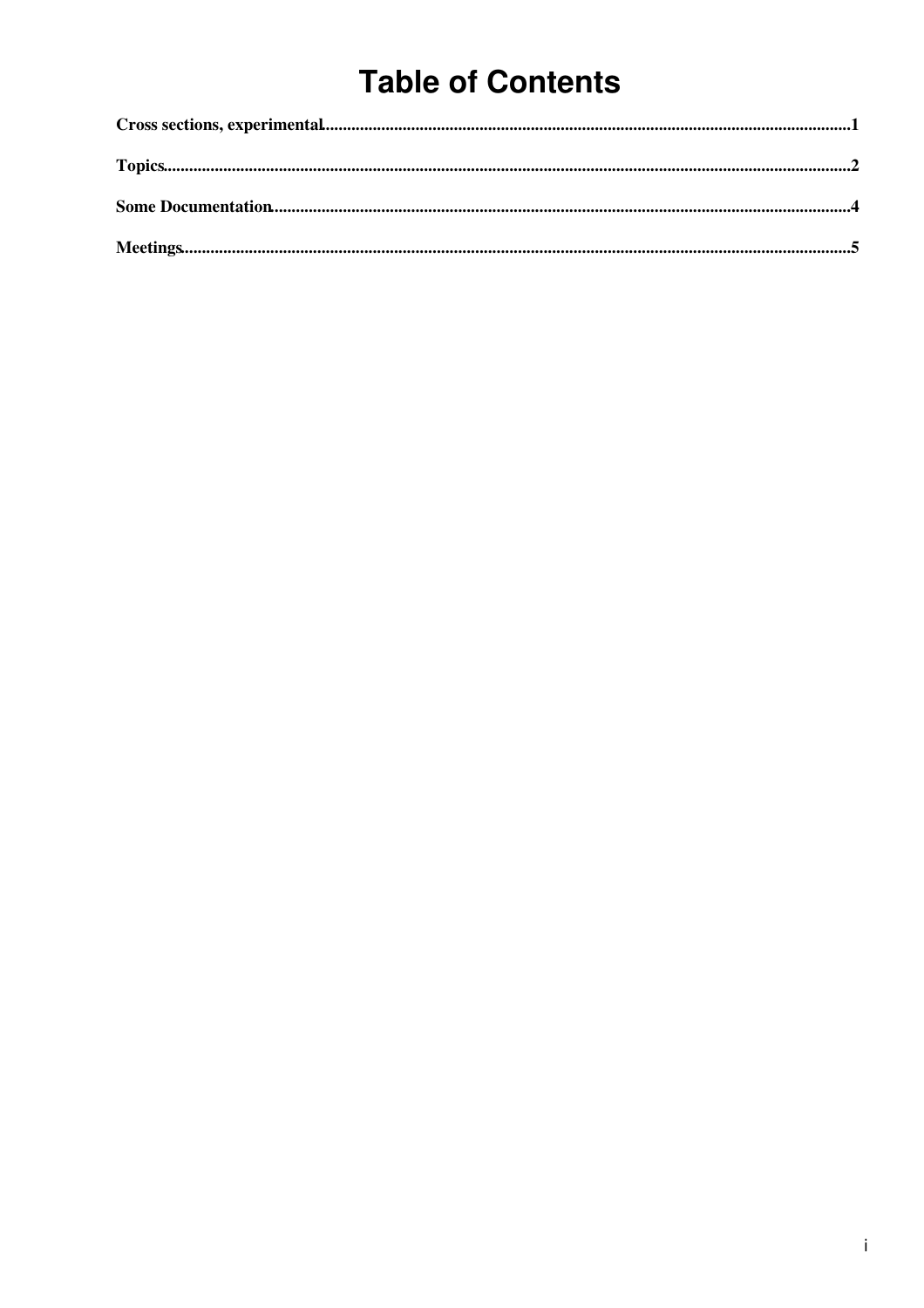## <span id="page-1-0"></span>**Cross sections, experimental**

### **Mailing list: [CENF-ND-Wg3](mailto:CENF-ND-Wg3@cernNOSPAMPLEASE.ch)**

#### **[members](https://twiki.cern.ch/twiki/pub/CENF/NearDetectorWG3/members-CENF-ND-Wg3.csv)**

#### **Conveners**

- Sara Bolognesi (CEA, Paris)
- Jonathan Asaadi (UTA)

This working group will focus on the detector effects and designs that are necessary to identify specific neutrino interactions and to measure their cross sections and thus constrain theoretical uncertainties. It will provide input to and work in collaboration with WG1 and WG4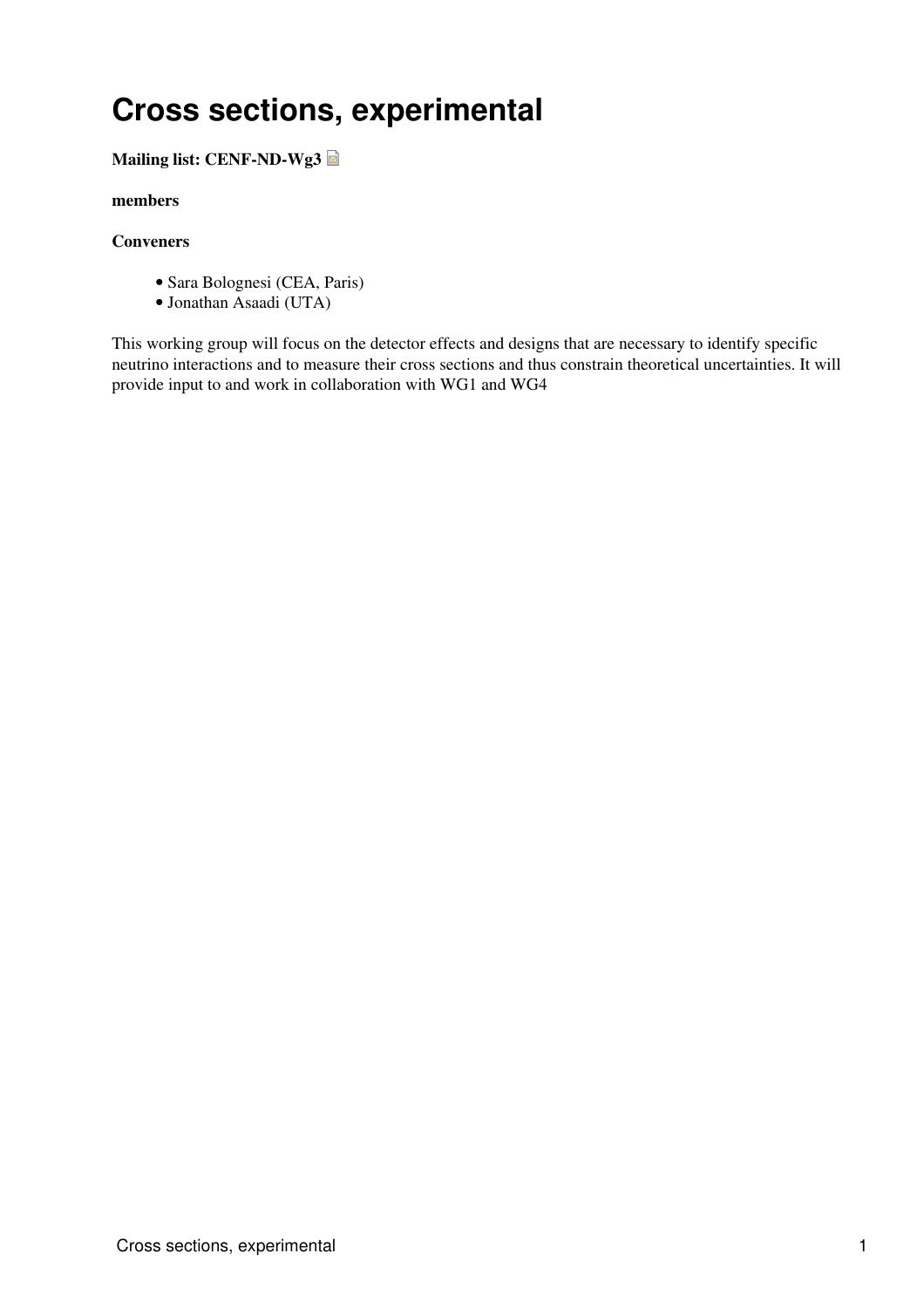# <span id="page-2-0"></span>**Topics**

- Target nucleus:
	- Dependence of fundamental interactions but also FSI on A (nuclear size) not well known. ♦ Two main case studies:
		- Argon: very heavy nucleus. Huge uncertainties in extrapolation from C to Ar? Need ◊ Ar ND. Problems of vertex migrations during event reconstruction in ND with multiple materials: outline an analysis strategy to address this
		- Carbon to Oxygen extrapolation: smaller uncertainties. Most up to date model is ◊ [SuSav2.](https://twiki.cern.ch/twiki/bin/edit/CENF/SuSav2?topicparent=CENF.NearDetectorWG3;nowysiwyg=1) Precise quantification of C->O uncertainties for high statistics measurements still pending. Prospect for Oxygen cross-section measurements with ND280 update + WAGASHI?
- 'Calorimetric' energy and vertex activity measurements
	- Useful measurements to constrain not well known nuclear effects. Very poor prediction ♦ power from available model (see for instance: arXiv:1511.05944)
	- Model systematics on true energy estimation from calorimetric energy reconstruction still to ♦ be determined: especially not visible energy like binding energy, FSI energy deposits, nuclear recoil, neutrons
	- Useful measurements: energy and/or vertex activity as a function of pion and proton ♦ multiplicites. Any difference between nue and numu? (Emission of many low energy gammas?)
- Detector acceptance:
	- the angular acceptance of the detector maps into the Q2 dependence of the cross-section. ♦ Extrapolation outside acceptance (to unmeasured Q2 region) is model dependent therefore 4pi acceptance is highly desirable. [Notice: the theta<->Q2 mapping is highly dependent on the energy, eg Minerva is much more forward than [T2K\]](https://twiki.cern.ch/twiki/bin/edit/CENF/T2K?topicparent=CENF.NearDetectorWG3;nowysiwyg=1)
	- to be evaluated similar effects due to different containment in LAr between near and far ♦ detector (probably small?)
- Critical review and analysis of all available measurements: [MiniBooNE](https://twiki.cern.ch/twiki/bin/edit/CENF/MiniBooNE?topicparent=CENF.NearDetectorWG3;nowysiwyg=1), Minerva, ND280, ... •

Discussed in Pittsburgh and Toronto workshops, identified issues:

- quality of the unfolding and signal definition important to avoid biased results (avoid model ♦ dependent corrections to the data: D'Agostini unfolding, E\_recoil cuts, extrapolation beyond acceptance )
- compatibility of signal definition between different experiments is not strightforward: CC0pi ♦ vs CCQE, pi+ vs pi+/-, pion multeplicity and W cuts ...
- ♦ NUISANCE is a great tool for this [https://nuisance.hepforge.org/]
- numu vs numubar and nue
	- the uncertainty in the extrapolation to different 'charge' and flavour are fully driven by ♦ uncertainties on nuclear effects (see for instance arXiv:1602.00230, arXiv:1707.01014, arXiv:1701.03628). Precise understanding of numu interactions will addreess the problem indirectly
	- important exception: large uncertainties on radiative corrections in nue interactions (see ♦ arXiv:1206.6745 which uses computation from Nuclear Physics B154 (1979) 394-426 to estimate 10% effect but with 100% uncertainty)
	- prospects for precision on nue cross-section? We will ever have the statistics necessary for the ♦ needed precision to constraints the numu/nue uncertainties?
	- given the 'large' 'wrong-sign' background in beams, is still important to have lepton charge ♦ identification to separate the numu and numubar interactions in cross-section measurements (eg magnetic field): nu-nubar xsec asymmetries are useful input to test/tune the models
- What is the present understanding of the Deep inelastic Region? 50% of xsec at DUNE and very poorly understood!
- Dedicated test beam measurements :
	- ♦ Proton scattering to tune FSI: eg, as a function of A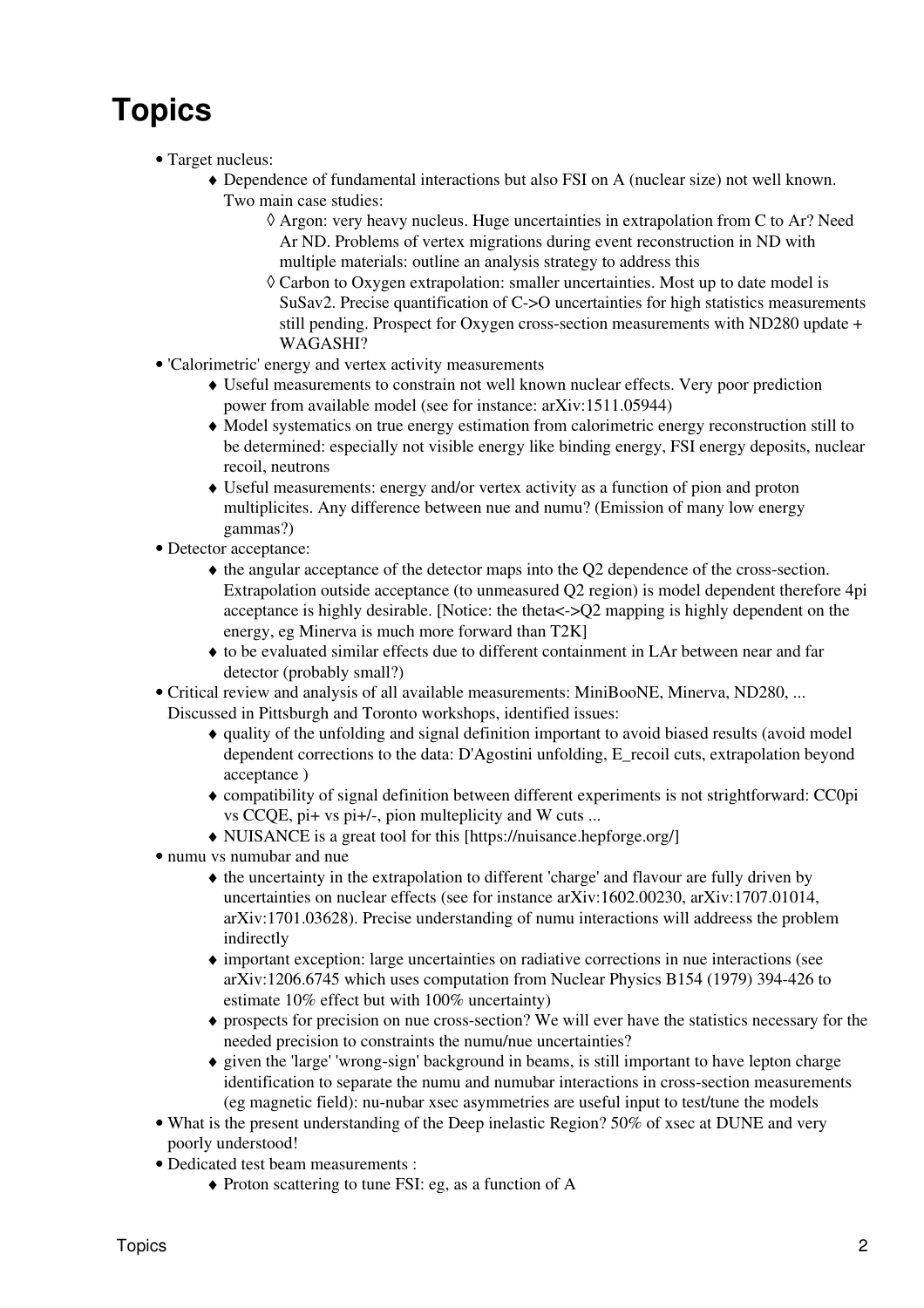### NearDetectorWG3 < CENF < TWiki

- Pion scattering to tune FSI: eg, as a function of A (look into [LAriAT](https://twiki.cern.ch/twiki/bin/edit/CENF/LAriAT?topicparent=CENF.NearDetectorWG3;nowysiwyg=1) results as well, what ♦ about a WAGASHI-like detector on pion beam?)
- How to use electron scattering measurement?
	- Need neutrino interactions models which can be extrapolated to electron scattering: eg, ♦ [SuSaV2](https://twiki.cern.ch/twiki/bin/edit/CENF/SuSaV2?topicparent=CENF.NearDetectorWG3;nowysiwyg=1) (arXiv:1603.08396)
	- Recent comparison clearly show drawback of simplistic models used in MC ♦ (arXiv:1706.06739)
	- Pletora of measurements of Short Range Correlation but not clear how to exploit them for ♦ neutrino scattering which need instead an inclusive measurement for all omega and q3
	- New way of looking at this: request for new (open trigger) CLAS data to compare the ♦ incoming elercton beaom energy with the energy measured only from the outgoing electron momentum [T2(H)K-like] and with the calorimetric energy measurement [NOVA-like, DUNE?]

[https://meetings.triumf.ca/indico/event/6/session/19/contribution/122/material/slides/0.pdf]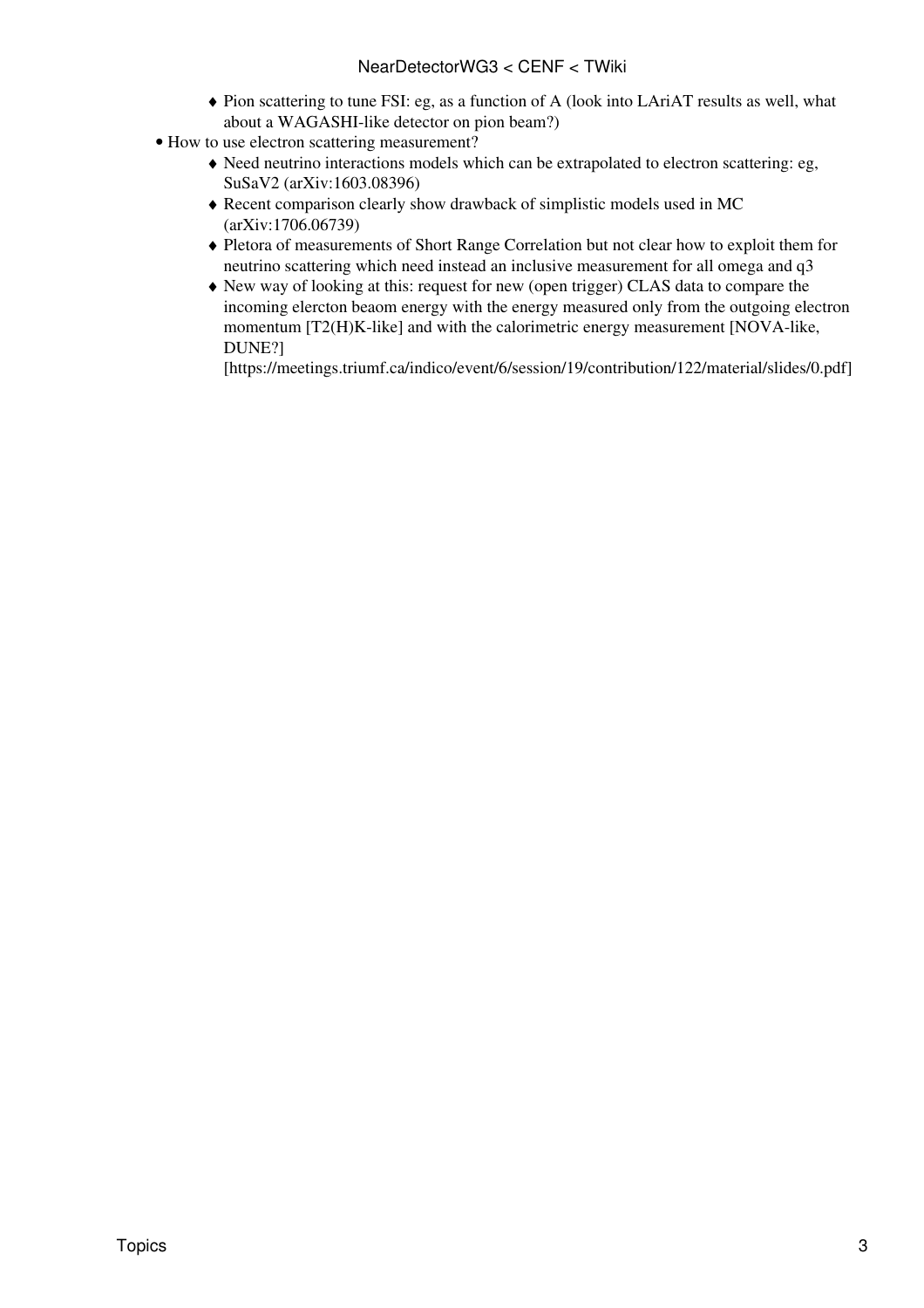## <span id="page-4-0"></span>**Some Documentation**

- List of recent conferences and workshops on the subject
	- ♦ [Workshop on Global Fits to Neutrino Scattering Data and Generator Tuning \(NuTune2016\)](https://indico.fnal.gov/conferenceTimeTable.py?confId=11610#20160711.detailed)
	- ♦ [INT Workshop: Theoretical Developments in Neutrino-Nucleus Scattering](http://www.int.washington.edu/talks/WorkShops/int_16_63W/)
	- ♦ [IPPP/NuSTEC topical meeting on neutrino-nucleus scattering](http://conference.ippp.dur.ac.uk/event/583/timetable/#20170418.detailed)
	- ♦ [EP-Nu discussion about nu-nucleus scattering](https://indico.cern.ch/event/636662/timetable/CERN)
	- ♦ [State of Nu-tion workshop \(2017 NuINT premeeting\)](https://nuint2017.physics.utoronto.ca/state-of-the-nu-tion-premeeting/program)
	- $\blacklozenge$  [NuInt 2017](https://meetings.triumf.ca/indico/event/6/timetable/#20170629.detailed)